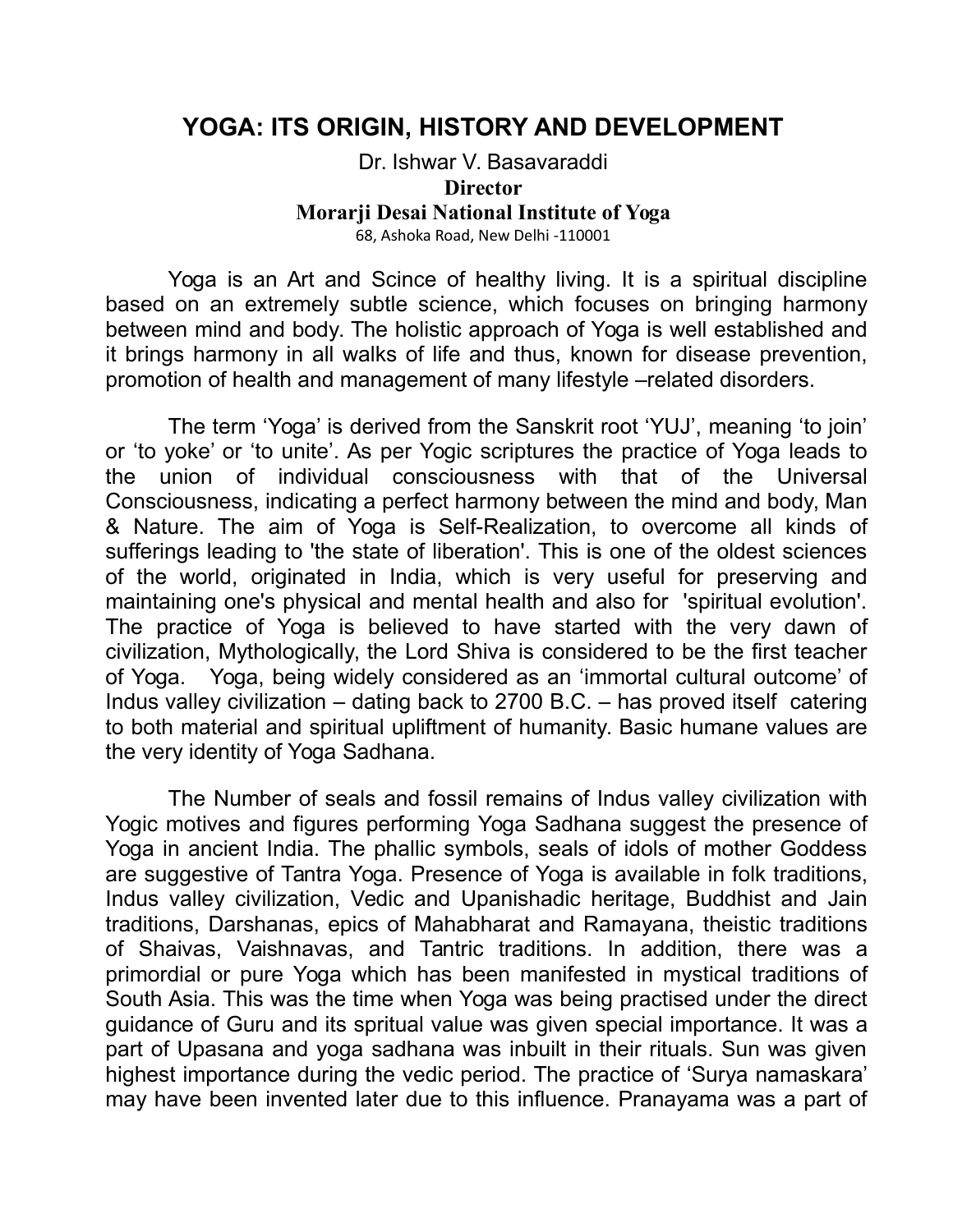daily ritual and to offer the oblation. Though Yoga was being practiced in the pre-Vedic period (2700 B.C.), the great Sage Maharshi Patanjali systematized and codified the then existing practices of Yoga, its meaning and its related knowledge through his Yoga Sutras. After Patanjali, many Sages and Yoga Masters contributed greatly for the preservation and development of the field through their well documented practices and literature.

Historical evidences of the existence of Yoga were seen in the pre-Vedic period (2700 B.C.), and thereafter till Patanjali's period. The main sources, from which we get the information about Yoga practices and the related literature during this period, are available in Vedas (4), Upanishads(108), Smritis, teachings of Buddhism, Jainism, Panini, Epics (2), Puranas (18) etc.

Tentatively, the period between 500 BC - 800 A.D. is considered as the Classical period which is also considered as the most fertile and prominent period in the history and development of Yoga. During this period, commentaries of Vyasa on Yoga Sutras and Bhagawadgita etc. came into existence.This period can be mainly dedicated to two great religious teachers of India –Mahavir and Buddha. The concept of Five great vows – Pancha mahavrata- by Mahavir and Ashta Magga or eightfold path by Buddha - can be well considered as early nature of Yoga sadhana. We find its more explicit explanation in Bhagawadgita which has elaborately presented the concept of Gyan yoga, Bhakti yoga and Karma Yoga. These three types of yoga are still the highest example of human wisdom and and even to day people find peace by following the methods as shown in Gita. Patanjali's yoga sutra besides containing various aspects of yoga, is mainly identified with eight fold path of Yoga. The very important commentary on Yoga sutra by Vyasa was also written. During this very period the aspect of mind was given importance and it was clearly brought out through Yoga sadhana, Mind and body both can be brought under control to experience equanimity.

The period between 800 A.D. - 1700 A.D. has been recognized as the Post Classical period wherein the teachings of great Acharyatrayas-Adi Shankracharya, Ramanujacharya, Madhavacharya-were prominent during this period. The teachings of Suradasa, Tulasidasa, Purandardasa, Mirabai were the great contributors during this period. The Natha Yogis of Hathayoga Tradition like Matsyendaranatha, Gorkshanatha, Cauranginatha, Swatmaram Suri, Gheranda, Shrinivasa Bhatt are some of the great personalities who popularized the Hatha Yoga practices during this period.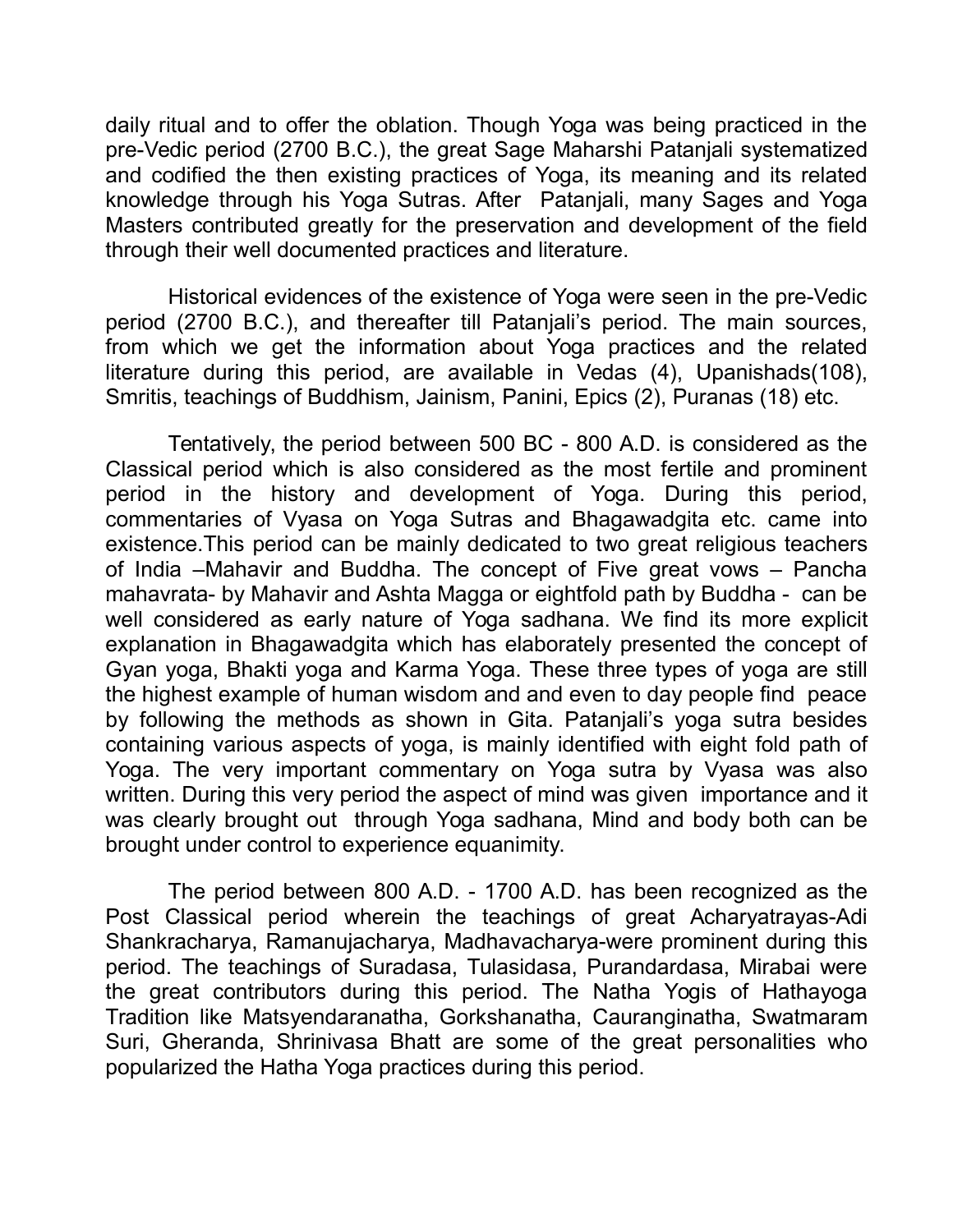The period between 1700 - 1900 A.D. is considered as Modern period in which the great Yogacharyas- Ramana Maharshi, Ramakrishna Paramhansa, Paramhansa Yogananda, Vivekananda etc. have contributed for the development of Raja Yoga.This was the period when Vedanta, Bhakti yoga, Nathayoga or Hatha-yoga flourished. The Shadanga-yoga of Gorakshashatakam, Chaturanga-yoga of Hathayogapradipika, Saptanga-yoga of Gheranda Samhita, were the main tenents of Hatha-yoga.

Now in the contemporary times, everybody has conviction about yoga practices towards the preservation, maintenance and promotion of health. Yoga has spread all over the world by the teachings of great personalities like Swami Shivananda, Shri T.Krishnamacharya, Swami Kuvalayananda, Shri Yogendara, Swami Rama, Sri Aurobindo, Maharshi Mahesh Yogi, Acharya Rajanish, Pattabhijois, BKS. Iyengar, Swami Satyananda Sarasvati and the like.

These different Philosophies, Traditions, lineages and Guru-shishya paramparas of Yoga lead to the emergence of differnt Traditional Schools of Yoga e.g. Jnana-yoga, Bhakti-yoga, Karma-yoga, Dhyana-yoga, Patanjalayoga, Kundalini-yoga, Hatha-yoga, Mantra-yoga, Laya-yoga, Raja-yoga, Jainyoga, Bouddha-yoga etc. Each school has its own principles and practices leading to altimate aim and objectives of Yoga.

However, the widely practiced Yoga Sadhanas (Practices) are: Yama, Niyama, Asana, Pranayama, Pratyahara, Dharana, Dhyana (Meditation), Samadhi /Samyama, Bandhas & Mudras, Shat-karmas, Yukta-ahara, Yukta karma, Mantra japa, etc.

Yama's are restraints and Niyama's are observances. These are considered to be pre-requisits for the Yoga Sadhanas (Practices). Asanas, capable of bringing about stability of body and mind ' kuryat-tad-asanamsthairyam...' , consists in adopting various body (psycho-physical) patterns, giving ability to maintain a body position (a stable awareness of one's structural existence) for a considerable length and period of time as well.

Pranayama consists in developing awareness of one's breathing followed by willful regulation of respiration as the functional or vital basis of one's existence. It helps in developing awareness of one's mind and helps to establish control over the mind. In the initial stages, this is done by developing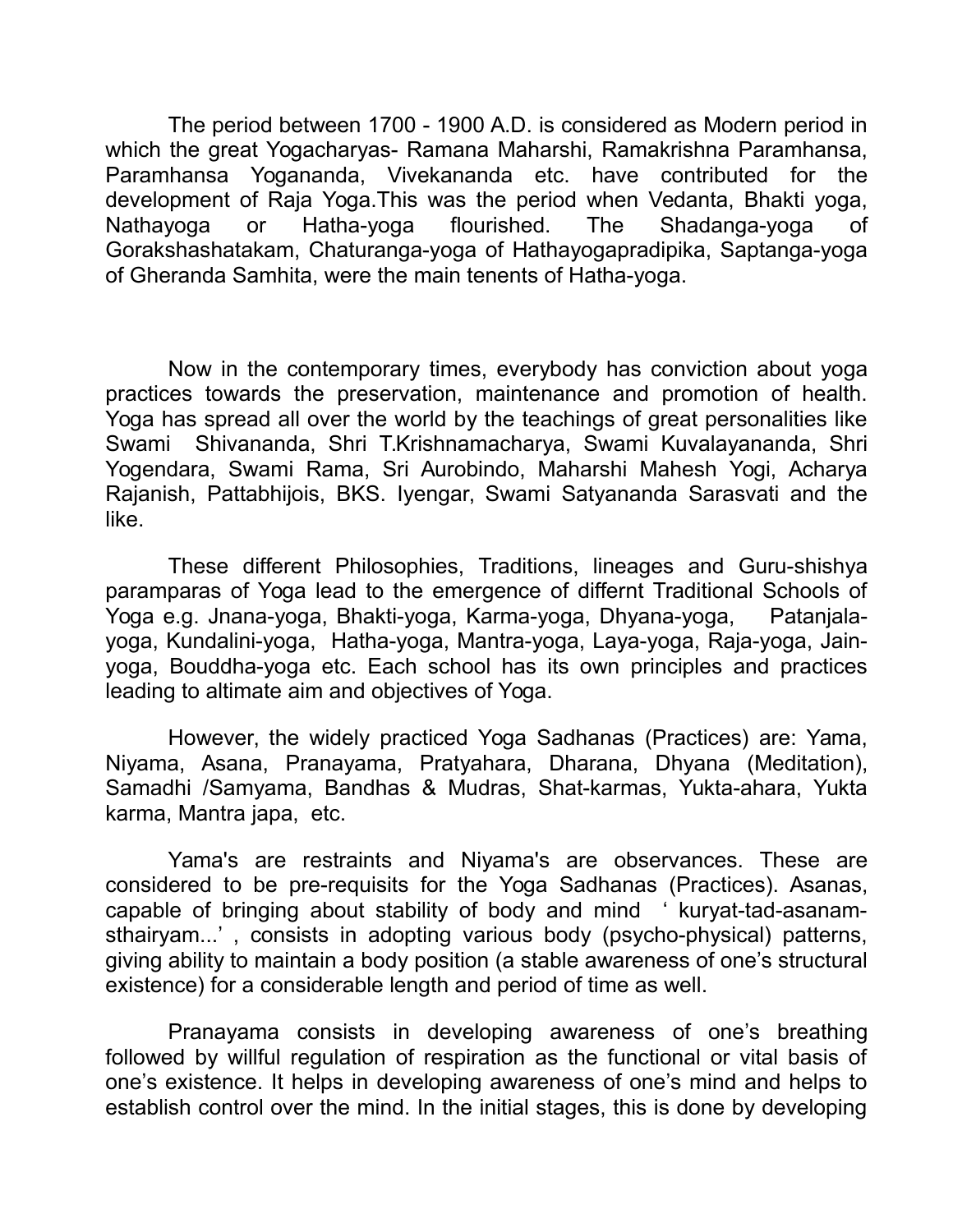awareness of the 'flow of in-breath and out-breath' (svasa-prasvasa) through nostrils, mouth and other body openings, its internal and external pathways and destinations. Later, this phenomenan is modified, through regulated, controlled and monitored inhalation (svasa) leading to the awareness of the body space/s getting filled (puraka), the space/s remaning in a filled state (kumbhaka) and it's getting emptied (rechaka) during regulated, controlled and monitored exhalation (prasvasa).

Pratyhara indicates dissociation of one's consciousness (withdrawal) from the sense organs which helps one to remain connected with the external objects. Dharana indicates broad based field of attetion (inside the body and mind) which is usually understood as concentration. Dhyana (Meditation) is contemplation (focussed attention inside the body and mind) and Samadhi – integration.

Bandhas and Mudras are practices associated with pranayama. They are viewed as (the) higher Yogic practices mainly consisting on adopting certain body (psycho-physical) patterns along with (s well as) control over respiration.This further facilitates control over mind and paves way for higher yogic attainment.Shat-karmas are de-toxification procedures, help to remove the toxins acumalated in the body and are clinical in nature.

Yuktahara (Right Food and other inputs) advocates appropriate food and food habits for healthy living. However practice of Dhyana (Meditation) helping in self-realization leading to transcendence is considered as the esssence of Yoga Sadhana (The Practice of Yoga).

Tradiitionally, Yoga Education was imparted by knowledgeable, experienced, and wise persons in the families (comparable with the education imparted in convents in the west) and then by the Seers (Rishis/Munis/Acharyas) in Ashramas (compared with monastries). Yoga Education, on the other hand, aims at taking care of the individual, the 'Being'. It is presumed that a good, balanced, integrated, truthful, clean, transparent person will be more useful to oneself, family, society, nation, nature and humanity at large. Yoga education is 'Being oriented'. Details of working with 'being oriented' aspect have been outlined in various living traditions and texts and the method contributing to this important field is known as 'Yoga'.

Present days, Yoga Education is being imparted by many eminent Yoga Institutions, Yoga Colleges, Yoga Universites, Yoga Departments in the